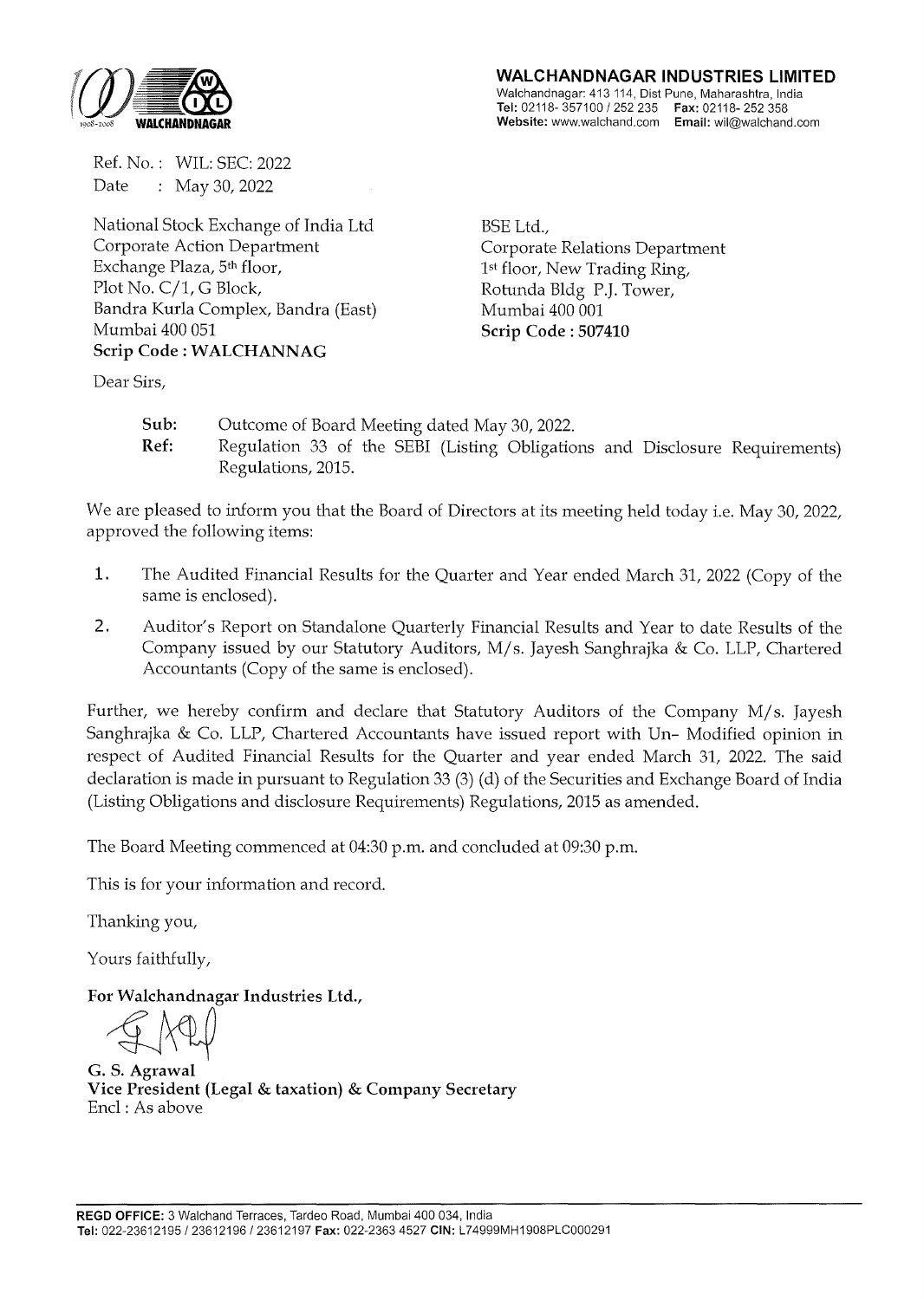

rQJJI~~~ WALCHANDNAGAR INDUSTRIES LTD. **<sup>A</sup>**>!:.-,l.."f\~1 **Regd. Office: 3, Walchand Terraces, Tardeo Road, Mumbai- 400 034. CIN** : L74999MH1908PLC000291

Tel No. : **{022) 23612195/96/97 Fax: {022) 23634527, E-mail: investors@walchand.com, Website: www.walchand.com** 

(Rs. in Lakhs)

### Audited Financial Results for the Quarter and Year ended on 31st March, 2022

|                                                                       | Quarter Ended |                |            | Year Ended |            |  |
|-----------------------------------------------------------------------|---------------|----------------|------------|------------|------------|--|
| Particulars                                                           | 31.03.2022    | 31.12.2021     | 31.03.2021 | 31.03.2022 | 31.03.2021 |  |
|                                                                       | 1             | $\overline{2}$ | 3          | 4          | 5          |  |
|                                                                       | (Audited)     | (Unaudited)    | (Audited)  | (Audited)  | (Audited)  |  |
|                                                                       |               |                |            |            |            |  |
| 1 Revenue from Operations                                             | 9,566         | 8,170          | 8,131      | 29,919     | 32,564     |  |
| 2 Other Income                                                        | 596           | 663            | 760        | 3,269      | 2,503      |  |
| 3 Total Revenue (1+2)                                                 | 10,162        | 8,833          | 8.890      | 33,188     | 35,067     |  |
| Expenditure:                                                          |               |                |            |            |            |  |
| 4 Cost of Materials Consumed                                          | 3,981         | 3,165          | 2,401      | 13,309     | 9,681      |  |
| 5 Sub-contracting Expenses, Processing Charges and Other Direct Costs | 637           | 536            | 563        | 2.075      | 1,535      |  |
| 6 Changes in inventories of finished goods and work-in-progress       | 934           | 813            | 1,405      | 286        | 6,648      |  |
| 7 Employees Benefits Expenses                                         | 1,866         | 2,115          | 2,020      | 7,915      | 8,139      |  |
| 8 Finance Costs                                                       | 1,844         | 1,769          | 1,936      | 7,063      | 7,905      |  |
| 9 Depreciation and Amortisation Expenses                              | 534           | 559            | 577        | 2,224      | 2,297      |  |
| 10 Other Expenses                                                     | 1,036         | 904            | 1,537      | 4,123      | 4,586      |  |
| 11 Total Expenses (4+5+6+7+8+9+10)                                    | 10,832        | 9,860          | 10,439     | 36,995     | 40,791     |  |
| 12 Profit/ (Loss) before exceptional items and tax (3-11)             | (671)         |                |            |            |            |  |
| 13 Exceptional Items (net)                                            |               | (1,027)        | (1, 548)   | (3,807)    | (5, 724)   |  |
| 14 Profit/ (Loss) before tax (12-13)                                  | (671)         | (1,027)        | (1, 548)   | (3,807)    | (5, 724)   |  |
| 15 Tax expense:                                                       |               |                |            |            |            |  |
| (1) Current tax                                                       |               |                |            |            |            |  |
| (2) Deferred tax (asset)/liability                                    |               |                |            |            |            |  |
| 16 Profit/ (Loss) after Tax (14-15)                                   | (671)         | (1,027)        | (1, 548)   | (3,807)    | (5, 724)   |  |
| 17 Other Comprehensive Income                                         | 100           | 38             | 49         | 337        | (13)       |  |
| 18 Total Comprehensive Income for the period                          | (571)         | (989)          | (1,500)    | (3, 470)   |            |  |
| 19 Earnings per equity share of face value of Rs. 2 each              |               |                |            |            | (5,737)    |  |
| (1) Basic                                                             | (1.76)        | (2.70)         | (4.07)     | (10.00)    |            |  |
| (2) Diluted                                                           |               |                |            |            | (15.04)    |  |
|                                                                       | (1.76)        | (2.70)         | (4.07)     | (10.00)    | (15.04)    |  |

1. The above financial results have been prepared in accordance with Indian Accounting Standard as prescribed under Section 133 of the Companies Act, 2013 read with Rule 3 of the Companies (Indian Accounting Standard) Rules, 2015 and the Companies (Indian Accounting Standard) Amendment Rules, **2. The above Financial Results have been reviewed by the Audit Committee and thereafter approved and taken on record by the Board of Directors at its**  meeting held on 30th May, 2022.

3.The company is engaged in segments namely Heavy Engineering, Foundry and Machine shop and Others. These segments have been reported in a manner consistent with the internal reporting provided to the Chief Operating Decision Maker.

4. Inventory includes work in progress of Rs. 2194.21 Lakhs in respect of orders which have been cancelled / put on hold. The Company is of the opinion that no provision is required to be made as on March 31, 2022 as this stock will be either liquidated or diverted to other projects.

5. Loan instalment due towards KKR India Financial Services Private Limited (Corporate Loan) Rs. 4,064.52 Lacs and KKR India Debt Opportunity Fund II (NCO) Rs. 1,300.00 Lacs totalling to Rs. 5,364.52 Lacs remain unpaid as on 31st March 2022. Interest on KKR India Financial Services Private Limited (Corporate Loan) and KKR India Debt Opportunity Fund II (NCD) for the year ended on 31st March, 2022 is due but not paid amounting to Rs. 666.54 Lakhs for Q4 of FY 2021-22. Total default of loan and interest as on 31st March, 2022 is Rs. 6,031.05 Lakhs

6. During the year, KKR had invoked 95,09,918 equity shares of promoters group shareholders for total sale consideration of Rs. 5419 Lakhs and the proceeds were adjusted against its loan balances. The Company has treated these invoked amounts of promoter group shareholders as long-term unsecured Loan. These loans will be settled in future either by way of repayment or by way of issue of equity shares/warrants with necessary approvals from shareholders and in compliance with the provisions of the Companies Act & SEBI regulations.

7. KKRIFSL has assigned entire debts (including loans and NCDs) due from the company along with underlying financial documents together with the lenders rights, benefits and obligations to Assets Care and Reconstruction Enterprise Limited (ACRE) vide assignment agreements dated 13.04.2022 and 18.04.2022, as per the intimation received from ACRE.

8. The COVID-19 outspread and lockdown due to it, have materially and adversely affected the supply chain, Production and logistics during lockdown period in Q-1, as a result, the Company's operating results have been negatively impacted with sales deferral of Rs 1816 lacs and operating loss of Rs 637 lacs. There is no financial impact due to Covid-19 in Q-2, Q-3 & Q-4. Management believes that it has taken into account all the possible impact of known events arising from COVID-19 pandemic in the preparation of the financial results.

9. The figures for the quarter ended March 31, 2022 and March 31, 2021 are balancing figures between the audited figures in respect of the full financial year and the published year to date figures up to the third quarter of the relevant financial year.

10. Profit Before Tax (PBT) of F.Y. 2021-22 includes Rs.1589 lakh towards profit on Sale of property situated at Walchand House, Karve Road Pune.

11. Figures for the previous periods have been regrouped/reclassified where necessary, to confirm~ current period classification. \_,.-,.\_\nl ;;.:-.....

| Place: Mumbai<br>Date: May 30, 2022 | $10^{35}$<br>For Walchandnagar Industries Limited<br>H<br><b>SP</b><br>(Ω)<br>. MUMBAI .<br>$\frac{6}{2}$<br>ది<br>Chirag C. Doshi<br>Managing Director & CEO<br>DIN-00181291 |
|-------------------------------------|-------------------------------------------------------------------------------------------------------------------------------------------------------------------------------|
|                                     | A TRADITION OF ENGINEERING EXCELLENCE                                                                                                                                         |
|                                     |                                                                                                                                                                               |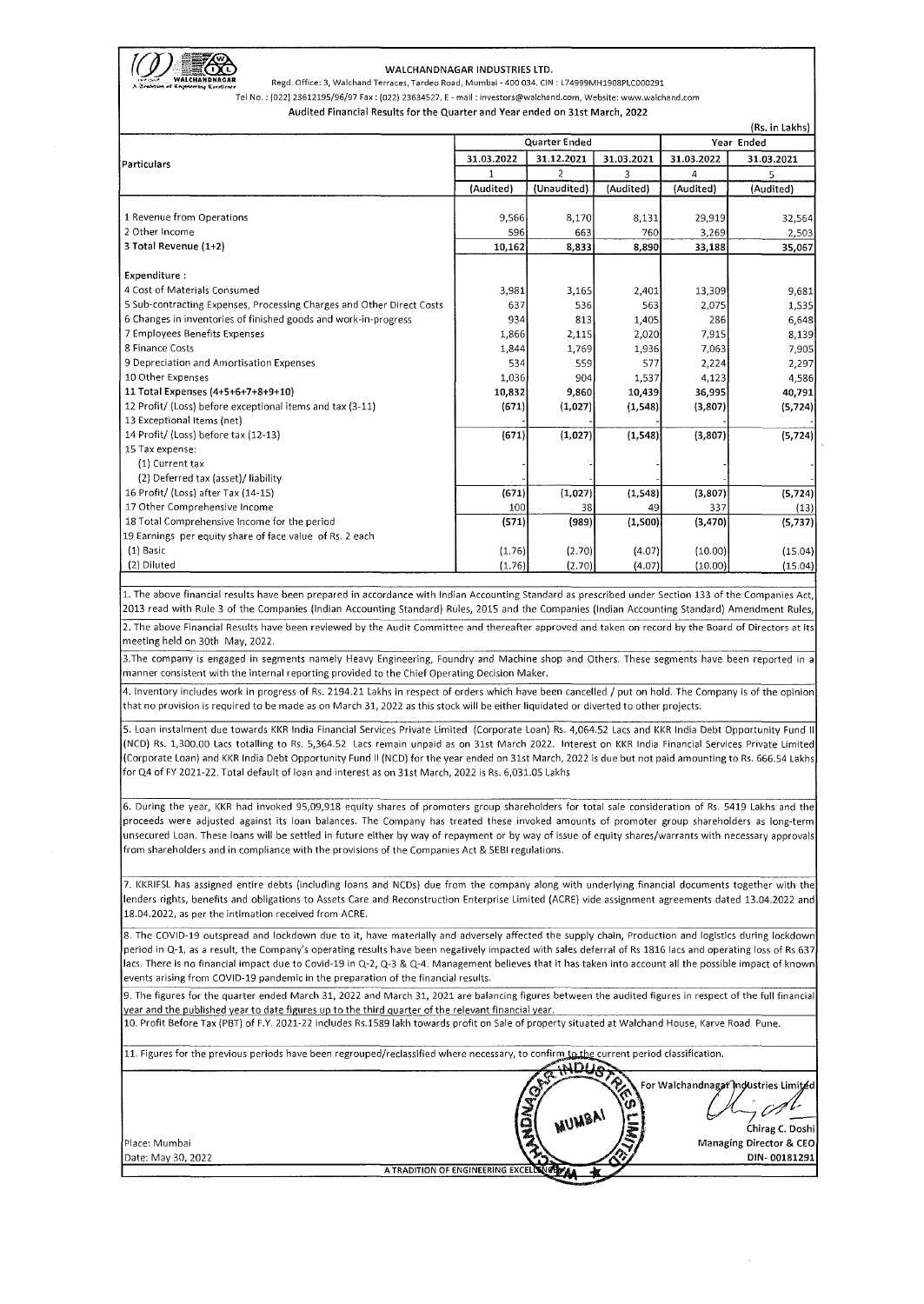$\overline{\textcircled{10}}$ 

 $\bar{\beta}$ 

## WALCHANDNAGAR INDUSTRIES LTD.

Regd. Office: 3, Walchand Terraces, Tardeo Road, Mumbai- 400 034. CIN: L74999MH1908PLC000291 Tel No. : (022) 23612195/96/97 Fax: (022) 23634527, E-mail : investors@walchand.com, Website:

www.walchand.com

| <b>Statement of Assets and Liabilities</b>     |                                     |                                     |  |  |  |  |
|------------------------------------------------|-------------------------------------|-------------------------------------|--|--|--|--|
| Rs. In Lakhs                                   |                                     |                                     |  |  |  |  |
| <b>Particulars</b>                             | As at<br>March 31,2022<br>(Audited) | As at<br>March 31,2021<br>(Audited) |  |  |  |  |
| Property, Plant and Equipment                  | 29,871                              | 31,874                              |  |  |  |  |
| Capital Work-in-Progress                       | 435                                 | 379                                 |  |  |  |  |
| Investment Property                            | 188                                 | 189                                 |  |  |  |  |
| Intangible Assets                              | 82                                  | 84                                  |  |  |  |  |
| Financial Assets                               |                                     |                                     |  |  |  |  |
| (i) Investments                                | 7                                   | 5                                   |  |  |  |  |
| (ii) Trade Receivables                         | 5,701                               | 5,882                               |  |  |  |  |
| (iii) Other Financial Assets                   | 252                                 | 261                                 |  |  |  |  |
| Other Non-Current Assets                       | 4,263                               | 4,881                               |  |  |  |  |
|                                                | 40,798                              | 43,556                              |  |  |  |  |
|                                                |                                     |                                     |  |  |  |  |
| Inventories<br><b>Financial Assets</b>         | 15,442                              | 15,349                              |  |  |  |  |
| (i) Trade Receivables                          | 22,022                              | 20,928                              |  |  |  |  |
| (ii) Cash and Cash Equivalents                 | 294                                 | 292                                 |  |  |  |  |
| (iii) Other Balances with Banks                | 4,299                               | 4,520                               |  |  |  |  |
| (iv) Other Financial Assets                    | 6,184                               | 6,720                               |  |  |  |  |
| Current Tax Asset (Net)                        | 174                                 | 105                                 |  |  |  |  |
| <b>Other Current Assets</b>                    | 4,142                               | 4,222                               |  |  |  |  |
| Non Current Asset held for sale                |                                     | 111                                 |  |  |  |  |
|                                                | 52,557                              | 52,247                              |  |  |  |  |
|                                                | 93,355                              | 95,803                              |  |  |  |  |
|                                                |                                     |                                     |  |  |  |  |
| Equity Share Capital                           | 761                                 | 761                                 |  |  |  |  |
| Other Equity                                   | 16,938                              | 20,409                              |  |  |  |  |
|                                                | 17,700                              | 21,171                              |  |  |  |  |
| Financial Liabilities                          |                                     |                                     |  |  |  |  |
| (i) Borrowings                                 | 17,001                              | 10,546                              |  |  |  |  |
| (ii) Other Financial Liabilities<br>Provisions | 4,006<br>1,280                      | 4,183<br>1,439                      |  |  |  |  |
| Other Non-Current Liabilities                  | 8,210                               | 9,876                               |  |  |  |  |
|                                                | 30,497                              | 26,044                              |  |  |  |  |
| <b>Financial Liabilities</b>                   |                                     |                                     |  |  |  |  |
| (i) Borrowings                                 | 27,783                              | 30,543                              |  |  |  |  |
| (ii) Trade Payables                            | 7,626                               | 7,055                               |  |  |  |  |
| (iii) Other Financial Liabilities              | 4,025                               | 4,132                               |  |  |  |  |
| Provisions                                     | 311                                 | 324                                 |  |  |  |  |
| Other Current Liabilities                      | 5,413                               | 6,535                               |  |  |  |  |
|                                                | 45,158                              | 48,589                              |  |  |  |  |
|                                                | 93,355                              | 95,803                              |  |  |  |  |
|                                                |                                     |                                     |  |  |  |  |

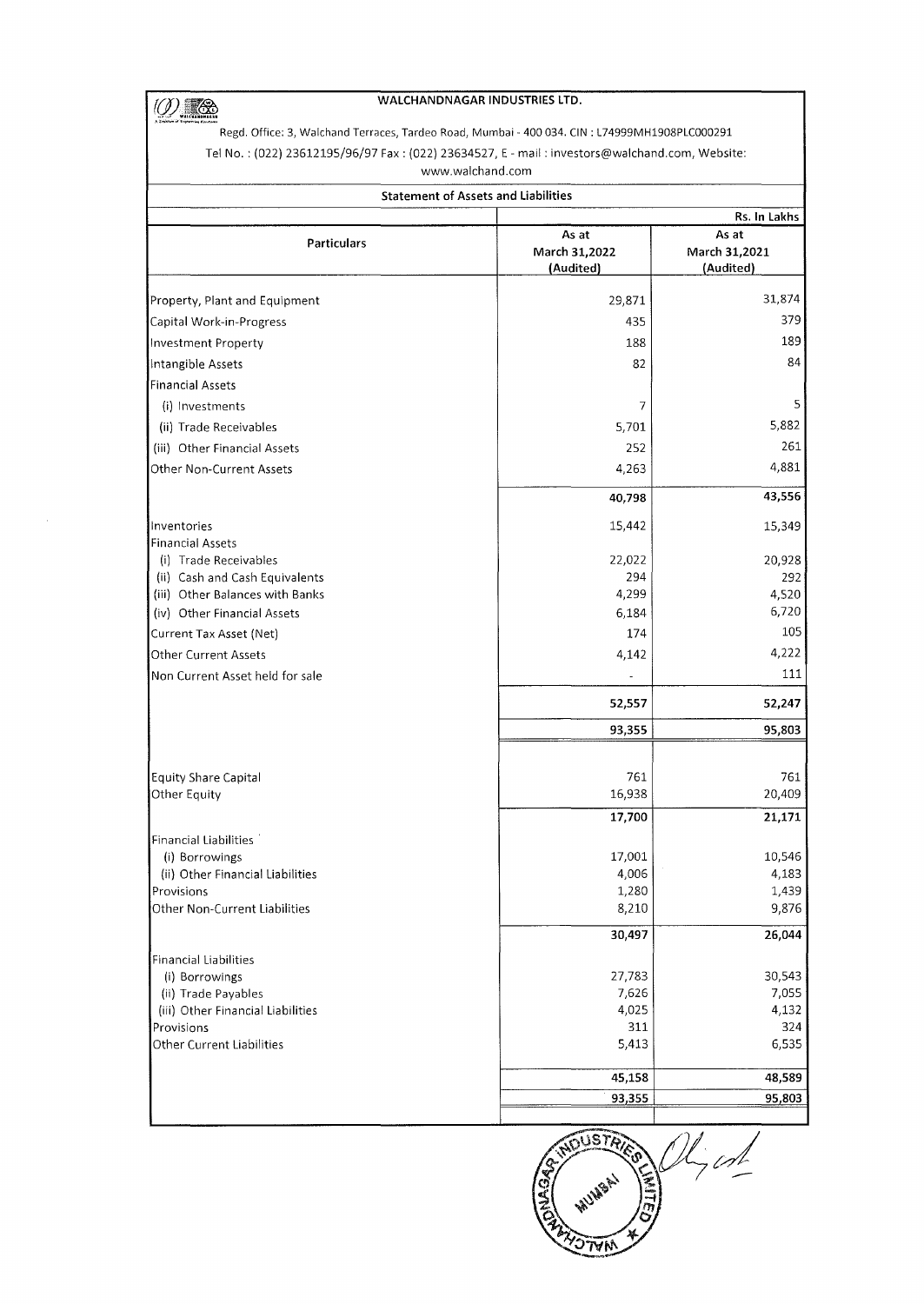

# WALCHANDNAGAR INDUSTRIES LTD.

Regd. Office: 3, Walchand Terraces, Tardeo Road, Mumbai - 400 034. Tel No. : (022) 23612195/96/97 Fax: (022) 23634527, E-mail : investors@walchand.com, Website: www.walchand.com

SEGMENT-WISE REVENUE, RESULTS & CAPITAL EMPLOYED

|                         |                                               |              |                |               |                           |            | (Rs. in Lakhs)          |
|-------------------------|-----------------------------------------------|--------------|----------------|---------------|---------------------------|------------|-------------------------|
|                         |                                               |              |                | Quarter Ended | <b>Year to Date Ended</b> |            |                         |
| <b>Particulars</b>      |                                               | 31.03.2022   | 31.12.2021     | 31.03.2021    | 31.03.2022                | 31.03.2021 |                         |
|                         |                                               | $\mathbf{1}$ | $\overline{2}$ | 3             | $\overline{\mathbf{4}}$   | 5          |                         |
|                         |                                               |              | (Audited)      | (Unaudited)   | (Audited)                 | (Audited)  | (Audited)               |
|                         | 1 Segment Revenue                             |              |                |               |                           |            |                         |
|                         | (a) Heavy Engineering                         |              | 7,806          | 6,865         | 6,624                     | 24,001     | 28,116                  |
|                         | (b) Foundry and Machine Shop                  |              | 1,256          | 939           | 1,241                     | 4,263      | 3,575                   |
|                         | (c) Others                                    |              | 546            | 417           | 355                       | 1,805      | 1,042                   |
|                         | Total                                         |              | 9,608          | 8,221         | 8,221                     | 30,068     | 32,734                  |
|                         | Less : Inter segment Revenue                  |              | 42             | 51            | 90                        | 150        | 170                     |
|                         | Net Sales/Income from Operations              |              | 9,566          | 8,170         | 8,131                     | 29,919     | 32,564                  |
|                         |                                               |              |                |               |                           |            |                         |
| $\overline{\mathbf{2}}$ | <b>Segment Results</b>                        |              |                |               |                           |            |                         |
|                         | Profit/(Loss) before Interest and Tax         |              |                |               |                           |            |                         |
|                         | (a) Heavy Engineering                         |              | 1,345          | 855           | 439                       | 4,005      | 3,028                   |
|                         | (b) Foundry and Machine Shop                  |              | (101)          | (27)          | (2)                       | (478)      | (496)                   |
|                         | (c) Others                                    |              | 83             | 36            | 69                        | 255        | 76                      |
|                         | Total                                         |              | 1,327          | 864           | 506                       | 3,782      | 2,608                   |
|                         | Less : Finance Cost                           |              | 1,845          | 1,769         | 1,936                     | 7,063      | 7,905                   |
|                         | Less - Other unallocable expenditure net of   |              |                | 122           | 118                       | 527        | 427                     |
|                         | unallocable Income                            |              | 153            |               |                           |            |                         |
|                         | Profit/(Loss) Before Tax                      |              | (671)          | (1,027)       | (1, 548)                  | (3,807)    | (5, 724)                |
| 3                       | Capital Employed                              |              |                |               |                           |            |                         |
|                         | Segment Assets                                |              |                |               |                           |            |                         |
|                         | (a) Heavy Engineering                         |              | 83,449         | 83,338        | 85,440                    | 83,449     | 85,440                  |
|                         | (b) Foundry and Machine Shop                  |              | 5,096          | 5,068         | 4,940                     | 5,096      | 4,940                   |
|                         | (c) Others                                    |              | 4,615          | 4,474         | 4,193                     | 4,615      | 4,193                   |
|                         | (d) Unallocated                               |              | 195            | 559           | 1,230                     | 195        | 1,230                   |
|                         |                                               | (A)          | 93,355         | 93,438        | 95,803                    | 93,355     | 95,803                  |
|                         | Less : Liabilities                            |              |                |               |                           |            |                         |
|                         | (a) Heavy Engineering                         |              | 66,994         | 66,643        | 70,299                    | 66,994     | 70,299                  |
|                         | (b) Foundry and Machine Shop                  |              | 8,158          | 7,973         | 2,159                     | 8,158      | 2,159                   |
|                         | (c) Others                                    |              | (1,088)        | (1, 122)      | 411                       | (1,088)    | 411                     |
|                         | (d) Unallocated                               |              | 1,591          | 1,674         | 1,763                     | 1,591      | 1,763                   |
|                         |                                               | (B)          | 75,656         | 75,167        | 74,632                    | 75,656     | 74,632                  |
|                         | Total (A-B)                                   |              | 17,700         | 18,271        | 21,171                    | 17,700     | 21,171                  |
|                         |                                               |              |                |               |                           |            |                         |
|                         |                                               |              |                |               |                           |            |                         |
|                         | NDUSTRIAL Walchandnagar Industries Limited    |              |                |               |                           |            |                         |
|                         |                                               |              |                |               |                           |            |                         |
|                         |                                               |              |                |               | AUMSAL                    |            | Chirag C. Doshi         |
|                         | Place: Mumbai                                 |              |                |               | <b>SSP</b>                |            | Managing Director & CEO |
|                         | Date: May 30, 2022                            |              |                |               |                           |            | DIN-00181291            |
|                         | সা∀শ<br>A TRADITION OF ENGINEERING EXCELLENCE |              |                |               |                           |            |                         |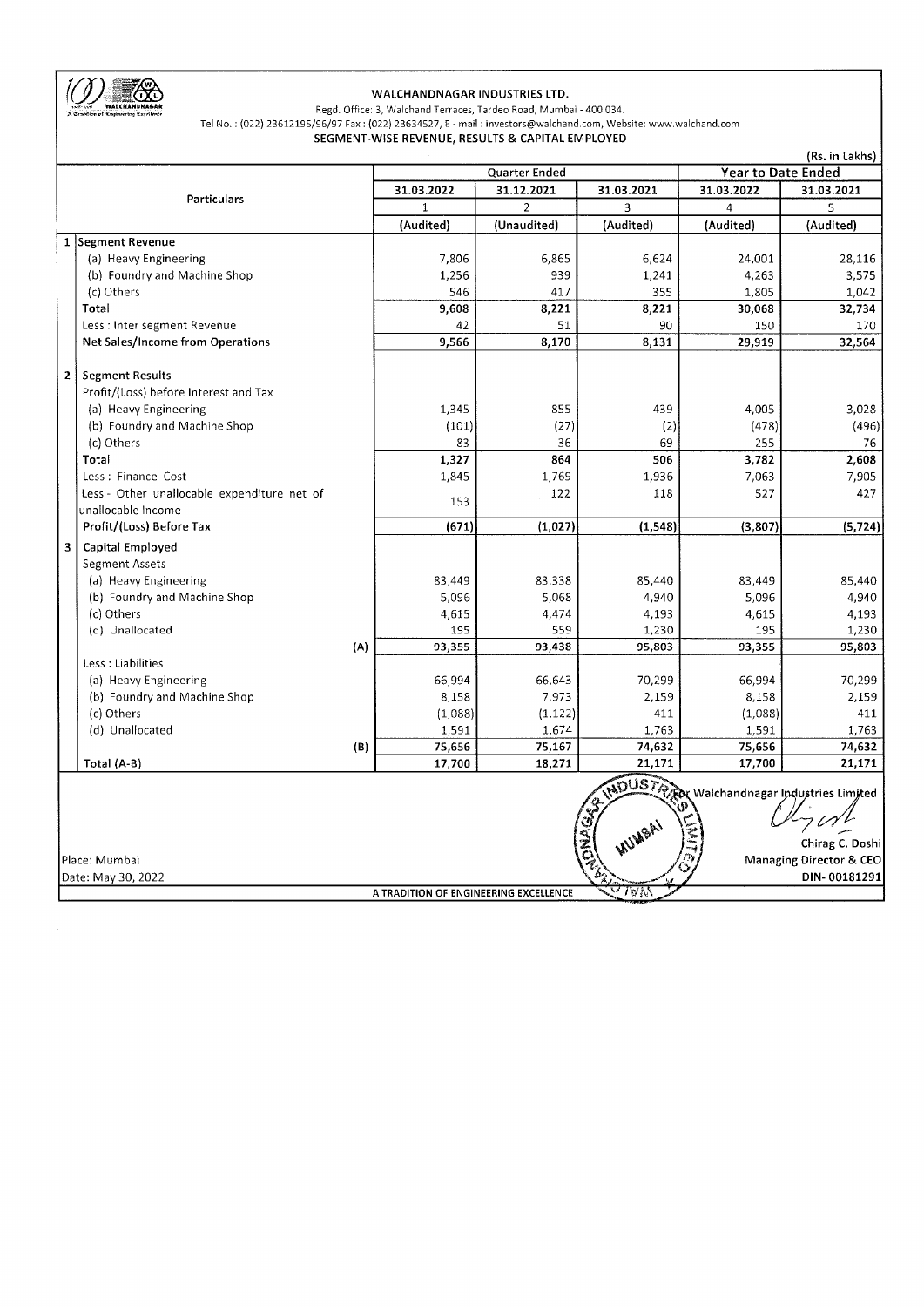|   | Particulars                                                                     | Year ended on March 31,<br>2022                                | Year ended on March 31,<br>2021 |
|---|---------------------------------------------------------------------------------|----------------------------------------------------------------|---------------------------------|
| А | <b>Cash Flow from Operating Activities</b>                                      |                                                                |                                 |
|   | Profit/(Loss) before tax                                                        | (3, 807)                                                       | (5, 724)                        |
|   | Adjustments for:                                                                |                                                                |                                 |
|   | Depreciation and Amortization Expense<br>Amortization of Lease hold Land        | 2,224<br>66                                                    | 2,297<br>66                     |
|   | Provision for doubtful debts                                                    | 348                                                            | (1, 870)                        |
|   | (Profit)/ Loss on sale of Asset                                                 | (2, 233)                                                       | (113)                           |
|   | <b>Finance Costs</b><br>Unrealized Exchange (Gain) / Loss (net)                 | 7,063<br>(81)                                                  | 7,905<br>193                    |
|   | Sundry Balances Written back                                                    | (333)                                                          | (1,756)                         |
|   | Interest Income                                                                 | (163)                                                          | (178)                           |
|   | Rental Income from Investment property<br>Bad Debits Witten off                 | (18)<br>183                                                    | (7)<br>2,751                    |
|   |                                                                                 |                                                                |                                 |
|   | Operating profit before working capital changes                                 | 7,054<br>3,247                                                 | 9,287<br>3,563                  |
|   | Change in operating assets and liabilities                                      |                                                                |                                 |
|   | (Increase)/ decrease in trade receivables                                       | (1, 362)                                                       | (2, 371)                        |
|   | (Increase)/ decrease in other financial assets                                  | 545                                                            | (1, 513)                        |
|   | (Increase)/ decrease in other assets                                            | (232)                                                          | 1,721                           |
|   | (Increase)/ decrease in inventories<br>Increase/ (decrease) in trade payable    | (93)<br>572                                                    | 8,144<br>(664)                  |
|   | Increase/ (decrease) in other financial liabilities                             | 1,733                                                          | 170                             |
|   | Increase/ (decrease) in provisions<br>Increase/ (decrease) in other liabilities | 163<br>(2,454)                                                 | 88<br>(2,466)                   |
|   |                                                                                 | (1, 130)                                                       | 3,109                           |
|   | Cash Generated from Operations                                                  | 2,118                                                          | 6,672                           |
|   | Income Tax Refund / (Paid) (net)                                                | 717                                                            | 445                             |
|   | Net cash inflow from operating activities (A)                                   | 2,835                                                          | 7,117                           |
| В | Cash Flow from Investing Activities                                             |                                                                |                                 |
|   | Purchase of tangible/intangible assets including capital work in<br>progress    | (309)                                                          | (666)                           |
|   | Proceeds from Sale of Property, Plant and Equipment                             | 36                                                             | 230                             |
|   | Rent received on Investment Property                                            | 18                                                             |                                 |
|   | Proceed from sale of assets held for sale                                       | 2,344                                                          |                                 |
|   | Fixed Deposit / Margin Money Realized/(Paid)<br><b>Interest Received</b>        | 222<br>241                                                     | (437)<br>82                     |
|   | Net cash inflow from investing activities (B)                                   | 2,553                                                          | (784)                           |
|   | <b>Cash Flow from Financing Activities</b>                                      |                                                                |                                 |
|   | Proceeds/(Repayments) of Long-Term Borrowings (Net)                             | 4,681                                                          | (2)                             |
|   | Proceeds/(Repayments) of Short-Term Borrowings (Net)                            | (2,760)                                                        | 583                             |
|   | Interest paid<br>Net cash outflow from financing activities (C)                 | (7, 307)<br>(5, 386)                                           | (6, 943)<br>(6, 362)            |
|   |                                                                                 |                                                                |                                 |
|   | Net Increase / (Decrease) in Cash and Cash Equivalents (A+B+C)                  | 2                                                              | (29)                            |
|   | Cash and Cash Equivalents at the beginning of the period                        | 292                                                            | 321                             |
|   | Cash and Cash Equivalents at the end of the period                              | 294                                                            | 292                             |
|   | Cash & Cash Equivalents comprises of :                                          |                                                                |                                 |
|   | Particulars                                                                     | Year ended on March 31,<br>2022                                | Year ended on March 31,<br>2021 |
|   | Cash on hand                                                                    | 4                                                              | 12                              |
|   | Cheques on Hand<br>Balances with banks                                          | 290                                                            | 56<br>224                       |
|   |                                                                                 |                                                                | 292                             |
|   | Total<br><b>JSTRIES</b>                                                         | 294<br>For Walchandnagar Industries Limited<br>Chirag C. Doshi |                                 |

 $\mathcal{A}^{\text{max}}$ 

 $\frac{1}{2}$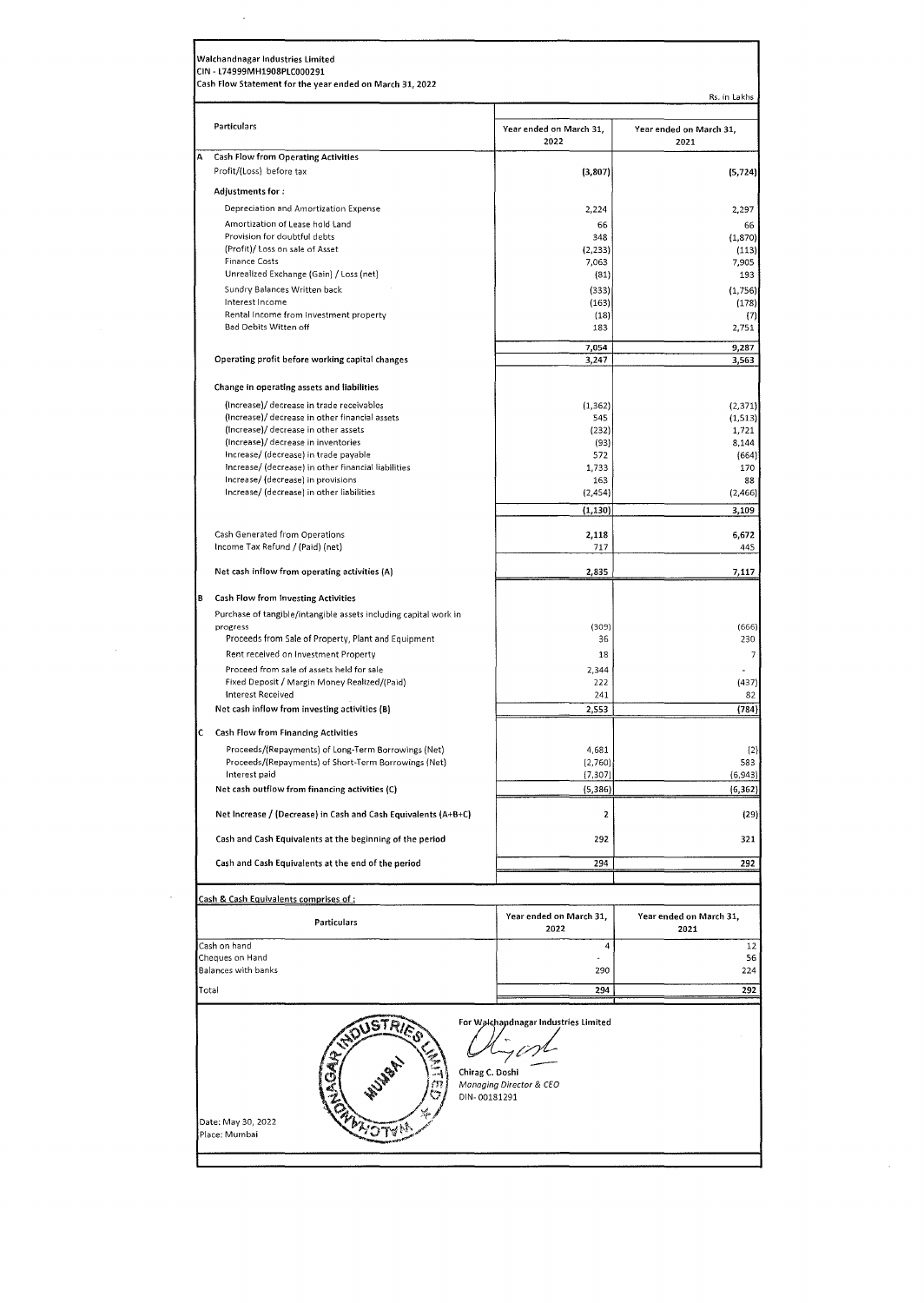# Jayesh Sanghrajka & Co LLP

**Chartered Accountants** 

Independent Auditors' report on Financial Results of Walchandnagar Industries Limited pursuant to the Regulation 33 of the SEBI (Listing Obligations and Disclosure Requirements) Regulation, 2015

 To, The Board of Directors Walchandnagar Industries Limited Mumbai

- 1. We have audited the accompanying statement containing the annual audited financial results of Walchandnagar Industries Limited, ("the Company"), for the quarter and year ended March 31, 2022 ("the Statement") attached herewith, being submitted by the Company pursuant to the requirements of Regulation 33 and Regulation 52 of the SEBI (Listing Obligations and Disclosure Requirements) Regulations, 2015 (the Regulations), read with SEBI circular No. CIR/CFD/FAC/62/2016 dated July 5, 2016 (the Circular).
- 2. The management is responsible for preparation of accompanying statement which is prepared from the annual statutory Ind AS Financial Statement prepared in accordance with the Indian Accounting Standards specified in the Companies (Indian Accounting Standards), Rules, 2015 (as amended) under Section 133 of the Companies Act, 2013 read with relevant rules issued thereunder and the accounting principles generally accepted in India, basis which the above statement containing the annual audited Financial results has been prepared and approved by the Board of Directors. The responsibility includes the design, implementation and maintenance if internal controls relevant to the preparation of the Statement that is free from material misstatement, whether due to fraud or error.
- 3. Our responsibility is to express an opinion on the Statement on our audit. We conducted our audit in accordance with the standards on auditing specified under Section 143(10) of the Companies Act, 2013 and other applicable authoritative pronouncements issued by the Institute of Chartered Accountants of India. Those standards require that we comply with ethical requirements and plan and perform the audit to obtain reasonable assurance about whether the Statement is free from material misstatement.
- 4. An audit involves performing procedures to obtain audit evidence about the amounts and disclosures in the Statement. The procedures selected depend on the auditor's judgment, including the assessment of the risks of material misstatement of the Statement, whether due to fraud or error. In making those risk assessments, the auditor considers internal financial control relevant to the Company's preparation and fair presentation of the Statement in order to design audit procedures that are appropriate in the circumstances. An audit also includes evaluating the appropriateness of accounting policies used and the reasonableness of the accounting estimates made by Company's management, as well as evaluating the overall presentation of the Statement.

### Head Office:

405 - 408, Hind Rajasthan Building, Dadasaheb Phalke Road, Dadar (E), Mumbai - 400 014. Branch Offices at Vashi and Kanjurmarg +91 22 40774602 info@jsandco.in www.jsandco.in

### Affiliates Offices:

Ahmedabad, Bangalore, Chennai, Delhi, Guwahati, Hyderabad, Indore, Jaipur, Kochi, Kolkata, Delhi, Patana, Silchar, Siliguri and Thiruvananthapuram.

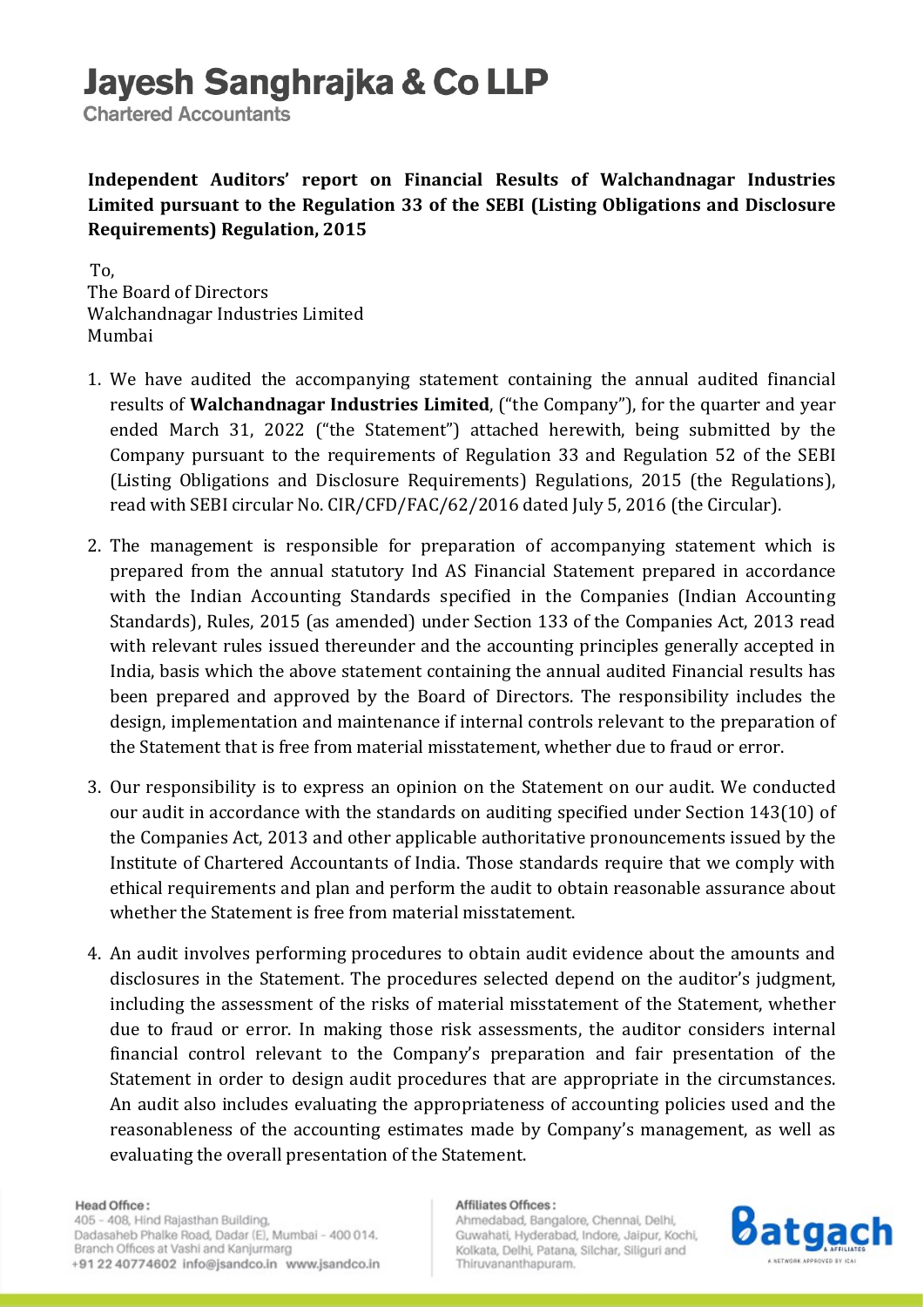# Jayesh Sanghrajka & Co LLP

**Chartered Accountants** 

- 5. We believe that the audit evidence we have obtained is sufficient and appropriate to provide a basis for our audit opinion
- 6. In our opinion and to the best of our information and according to the explanations given to us,
	- 6.1. The Statement is presented in the format prescribed under Regulation 33 and Regulation 52 of SEBI (Listing Obligations and Disclosure Requirements) Regulations, 2015, read with SEBI circular No. CIR/CFD/FAC/62/2016 dated July 5, 2016.
	- 6.2. The annual financial results for the quarter and year ended March 31, 2022 as set out in the Statement gives a true and fair view of the total comprehensive income (comprising of loss and other comprehensive income) and other financial information of the Company for the quarter and year ended March 31, 2022 in accordance with the accounting principles generally accepted in India.
- 7. Further, read with paragraph 1 above, we report that the figures for the quarter ended March 31, 2022 represent the derived figures between the audited figures in respect of the financial year ended March 31, 2022 and the published year-to-date figures up to December 31, 2021, being the date of the end of the third quarter of the current financial year, which were subjected to limited review as stated in Paragraph 1 above, as required under the Regulation and the Circular.

# 8. Emphasis of Matter

We draw attention to Note 4 of the Statement regarding non-moving inventory of work-inprogress amounting to Rs. 2194.21 Lakhs on account of orders which have been cancelled/put on hold. The Company contends that this stock will either be liquidated or diverted to other projects without any loss arising therefrom.

Our report is not modified in respect of this matter.

# 9. Other Matter

We did not audit the financial statements / information of Ethiopia division included in the financial statements of the Company whose financial statements / financial information reflect total assets of Rs. 1,077.28 lakhs and total liabilities of Rs. 2,095.08 Lakhs as at March 31, 2022 and the total revenue of Rs. NIL and total expenses of Rs. 22.14 Lakhs for the year ended on that date. The financial statements / information of this division have been audited by the independent auditor whose report has been furnished to us, and our opinion in so far as it relates to the amounts and disclosures included in respect of such division, is based solely on the report of such auditor.

## Head Office:

405 - 408, Hind Rajasthan Building, Dadasaheb Phalke Road, Dadar (E), Mumbai - 400 014. Branch Offices at Vashi and Kanjurmarg +91 22 40774602 info@jsandco.in www.jsandco.in

### Affiliates Offices:

Ahmedabad, Bangalore, Chennai, Delhi, Guwahati, Hyderabad, Indore, Jaipur, Kochi, Kolkata, Delhi, Patana, Silchar, Siliguri and Thiruvananthapuram.